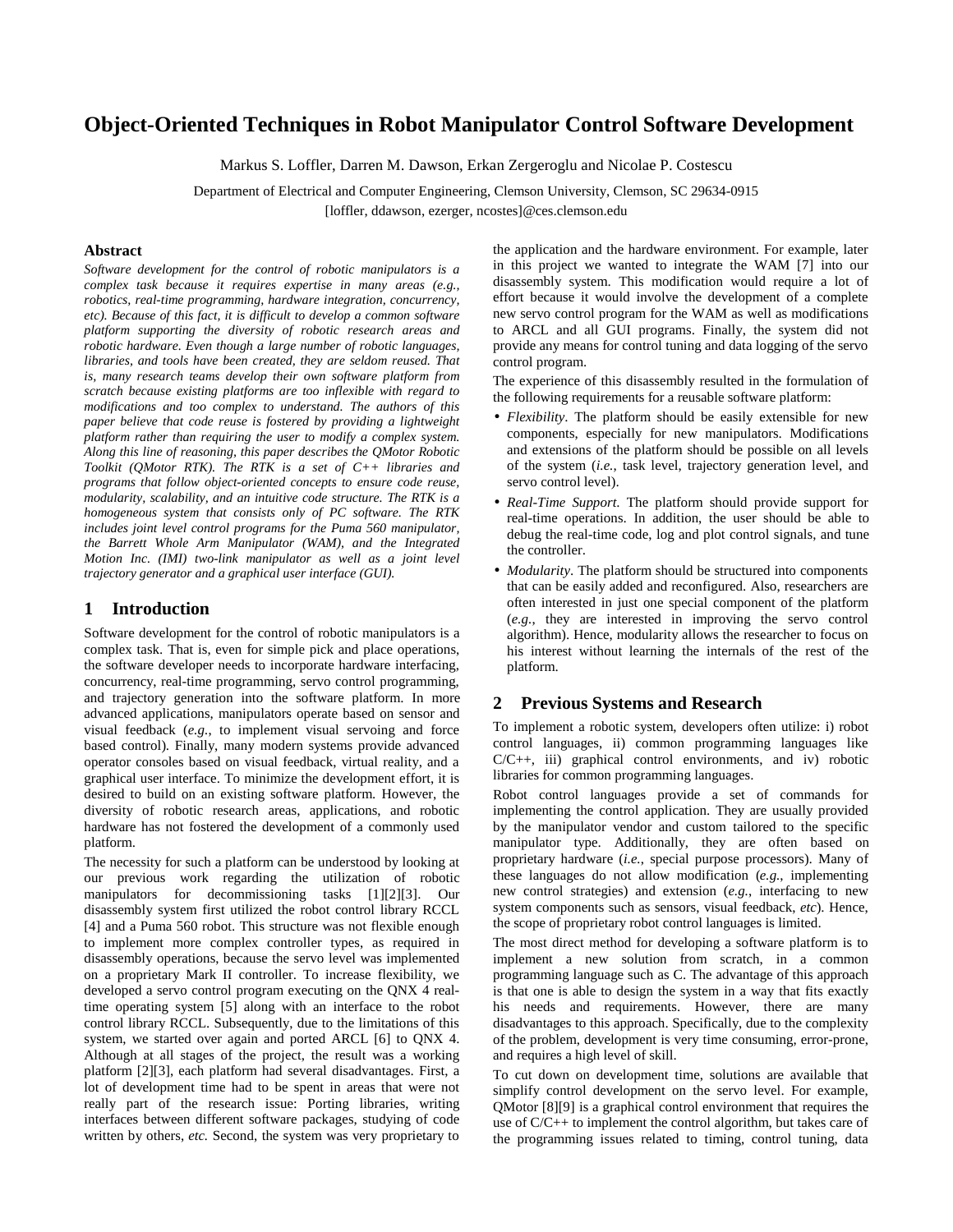logging, and plotting. There are also several software platforms available that are based on MATLAB/Simulink, allowing the developer to create block diagrams instead of implementing the control as a C/C++ program. Real-Time Linux Target (RTLT) [10], Real-Time Windows Target [11], and WinCon [12] are examples of this concept. However, even though it is possible to implement a manipulator control system as a block diagram, the required functionality very often leads to complex block diagrams. In addition, the use of Simulink limits hardware related functionality and greatly increases the computational burden on the real-time platform (*i.e.*, as opposed to developing a C/C++ program).

Unfortunately, the development of a manipulator software platform, even when supported by the above-described environments, is an extensive task. That is why software libraries have been developed that provide data types and functions for robotic applications. The most well known example is RCCL [4]. The robot control library ARCL [6] is less complex and less powerful than RCCL, but follows the same concept. However, there is no straightforward way to modify the servo control level in RCCL and ARCL (*e.g.*, for Puma 560 robots, the servo control runs on a proprietary Mark II controller); therefore; it is not straightforward to implement new control strategies. Also, the large amount of code and complexity of RCCL and ARCL make them very difficult to understand and modify. RCCL and ARCL are good examples of procedural programming reaching its limits. That is, both libraries use programming constructs (*e.g.*, function pointers) that emulate object-oriented concepts. However, since the implementation language (C) is not object-oriented, these constructs are difficult to understand and modify.

All of the solutions described above have one common problem. Specifically, if new functionality is needed or if new hardware is required, one must modify the source code (or the block diagrams, respectively). Modification of the systems internals is very errorprone. To overcome this problem, there have been object-oriented approaches to robot control libraries. For example, RIPE [13], developed at Sandia National Laboratories, defines an intuitive hierarchy of classes for robotic hardware. However, RIPE does not use object-oriented concepts at the servo level. MMROC+ [14] uses an object-oriented design for error handling and simplification of the communication between processes. OSCAR [15] is an extensive library that addresses many issues of objectoriented design for robotic systems. It focuses mainly on the operational software layer (the layer between the user interface and the servo control). However, it is also very complex and requires multiple computing platforms.

## **3 The QMotor RTK System**

The QMotor RTK system is structured as a combination of readyto-execute programs and C++ libraries. The system is implemented on QNX 4 and QNX 6 (the QNX Real-Time Platform), which are very reliable real-time operating systems. To avoid addressing timing, data logging, and plotting, the real-time control environment QMotor [8][9] is used as the base for the RTK. QMotor allows object-oriented control implementation in which control programs can be implemented as C++ classes. The RTK takes advantage of this concept and builds on the QMotor classes.

The QMotor RTK works only at the joint level, (*i.e.*, forward/inverse kinematics and Cartesian trajectory generation are not included). The RTK contains joint level position control programs for the WAM, the Puma 560, and the IMI manipulator. Also included is a generic joint level trajectory generator and GUI based teachpendant. Additionally, various utility programs are part of the RTK. The object-oriented approach is used in the control development as well as for the GUI components.

Figure 1 shows a typical QMotor RTK configuration. Each box represents a separate program. Lines represent message paths between the programs. The example system contains the teachpendant, the trajectory generator, the WAM servo control, and the WAM control panel. A ServoToGo S8 motion control board provides the hardware interface to the manipulator. To reconfigure the system, one only has to start different programs. For example, for the replacement of the WAM by a Puma 560 robot, one would start the program "pumacontrol" instead of "wamcontrol".



**Figure 1. A Typical QMotor RTK Configuration** 

## **4 Data Logging, Plotting, and Control Tuning in an Object-Oriented Environment**

As the system design discussed in this paper starts by implementing the servo control loop, one needs to implement a cycling control loop. Furthermore, it is desired to offer functionality with regard to tuning the control algorithm and gathering data during the control run. These tasks are not trivial to implement. They also add large overhead to the programming effort. Thus, it is helpful to reuse existing software to save development time. The QMotor environment is well-suited for all real-time components of the RTK. QMotor is a general real-time environment for the development of any kind of control program. It contains three components: Hardware servers, the control program library and the QMotor GUI.

The *Hardware Servers* provide a generic interface to motion control boards and other hardware components. Currently, the QMotor RTK utilizes hardware servers for the MultiQ and the ServoToGo S8 motion control boards.

The *Control Program Library* is utilized to implement the control algorithm as a C/C++ program. A base class, called ControlProgram, contains the framework for implementing control programs. The user derives a class that is specific to the control application from the ControlProgram class (*e.g.*, ManipulatorControl) and fills in the necessary functionality to implement the control algorithm. This functionality is contained in five functions that are left blank in the base class ControlProgram:

- enterControl(): Called when the control program is loaded
- startControl(): Called every time the control execution is started
- control(): Called regularly at the control frequency
- stopControl(): Called when the control execution is stopped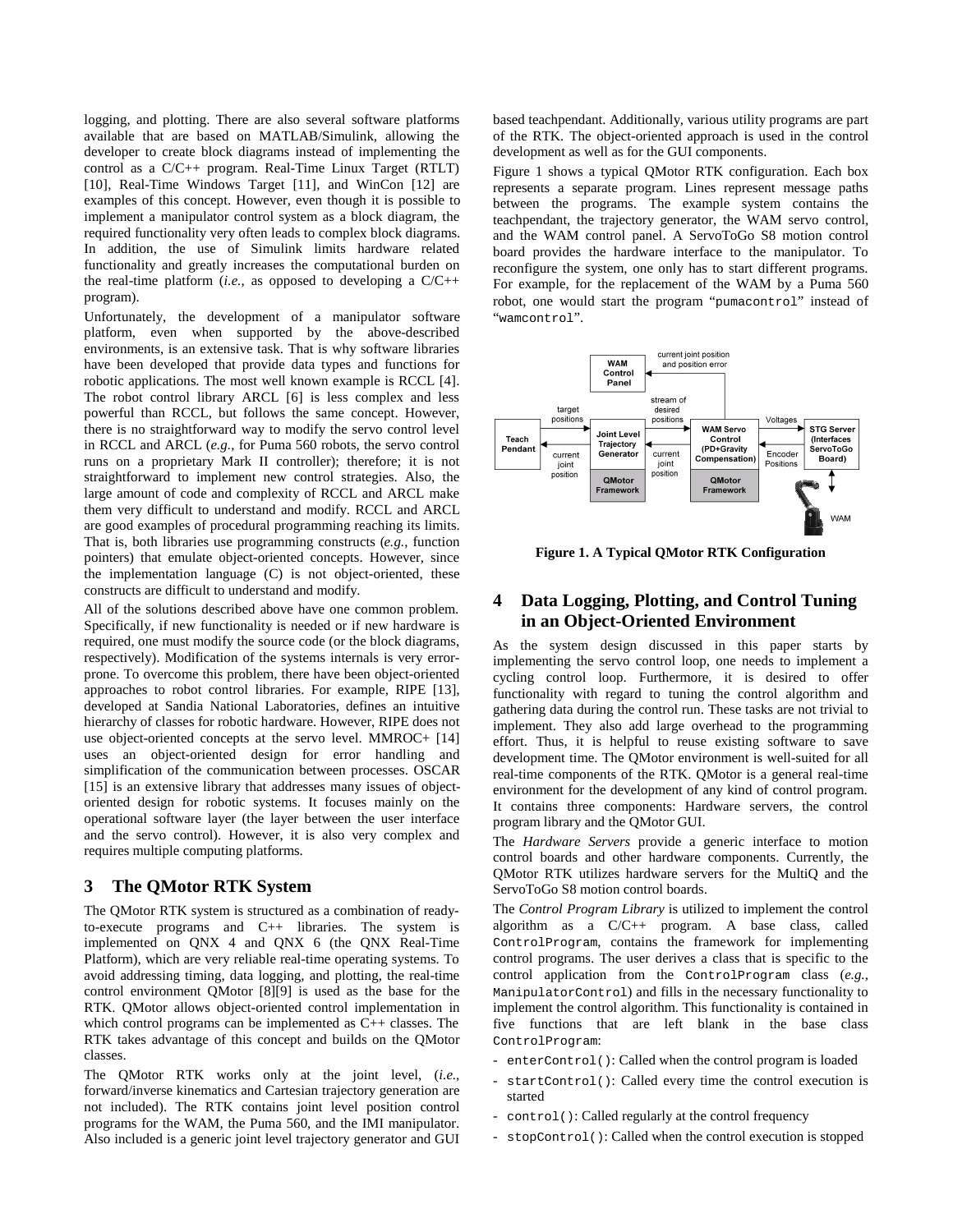- exitControl(): Called when the control program terminates
- handleMessage(): This function allows the control program to perform as a server, since handleMessage() is called when a message from another task (*i.e.*, the client task) arrives.

The *QMotor GUI* is used for selecting logging options, for plotting signals, and for control tuning. C++ variables of the control program can be registered as control parameters to give the user the ability to change them from the GUI environment. In the same fashion, other C++ variables can be registered as log variables, thereby, making them available to be logged and plotted in the GUI. Figure 2 shows a QMotor plot window.



**Figure 2. A QMotor Plot Window** 

## **5 Object-Oriented Design**

The procedural programming approach is based on two major concepts:

- 1. Data representation (*e.g.*, representation of the current position error of a manipulator).
- 2. Functions that operate on this data (*e.g.*, a function that calculates the required torques from the position error).

The above two concepts exist in the object-oriented approach as well. However, while procedural programming treats them separately, the object-oriented design ties them together. That is, they are grouped together in a construct called a *class*. There can be any number of classes in the system, identified by class names. For example, a PumaControl class would contain all of the data related to the control of a Puma robot (*e.g.*, current position, desired position, output torques, *etc.*) and all functions that are related to the control (*e.g.*, calculate the control algorithm, enable the arm power, *etc.*). To design an object-oriented system, the software engineer must carefully group data and functions in classes. Considering a software platform for robotic applications, this choice is intuitive. For example, classes represent physical objects such as the manipulator. Additionally, there are classes that represent functional objects (*e.g.*, the trajectory generator) and classes for GUI components. Consequently, the use of classes leads to a very intuitive modeling of the system.

There are several useful programming techniques utilized in object-oriented programming: i) data abstraction, ii) encapsulation, iii) polymorphism, and iv) inheritance [16]. Among other benefits, these programming styles have the following advantages:

• To use a class, an *object* of the class has to be instantiated. To operate multiple physical objects (*e.g.*, to control two manipulators of the same kind), the programmer simply instantiates multiple objects of the same class.

- *Polymorphism* is the ability to provide the same interface to objects with differing implementations. Polymorphism is useful for developing generic programs (*e.g.*, a trajectory generator can use the same generic interface for different manipulators).
- The use of classes leads to an open system that allows extension of the system via the design of new classes. Specifically, *inheritance* can be utilized. That is, any class can be defined to reuse generic data and functions from another class.

The idea of *inheritance* with regard to manipulator control software is now examined in detail. Once one starts to design classes for a manipulator control system, similarities between these classes become apparent. A class for a Puma 560 robot and a class for the WAM contain common functionality (*e.g.*, they both utilize a servo control algorithm, receive a desired trajectory, determine the current position by encoders, *etc.*).

A simple approach to develop both classes would be to first develop the class for the Puma 560 robot and then either rewrite the code for the WAM or copy the Puma 560 code and modify it (see Figure 3a). However, this approach leads to additional development effort; and hence; a higher probability of new errors. In addition, if the common functionality changes (*e.g.*, due to bug fixes or improvements), then changes need to be applied to all of the copies.

To avoid these disadvantages, the inheritance feature of objectoriented programming can be utilized. To use inheritance, a base class ManipulatorControl is defined. This base class contains the common functionality as described above. Then, the specific classes for the Puma 560 and the WAM manipulator are *derived* from this base class (see Figure 3b). Deriving means that they take over the functionality and data from the base class. Additionally, they are also able to redefine parts of this functionality and/or add new functionality and data. Once the base classes have been developed, they do not need to be re-compiled when a new derived class is added. That is, one does not need to change any source code of the base class to extend the system. On the other hand, a modification of the common functionality in the base class is automatically reflected in all derived classes. Hence, inheritance greatly supports code reuse.



**Figure 3. Code Reuse through a) Code Duplication, and b) Object-Oriented Programming** 

#### **6 Design of the Manipulator Control Classes**

#### **6.1 The Base Class**

The lowest level of the QMotor RTK is the servo control level. This level consists of an independent PD joint tracking controller and the interface between the computer and the robot via a motion control board. The servo control level is implemented for three different manipulators: The Puma 560 robot, the WAM, and the IMI robot. As mentioned earlier, the first step in object-oriented design is to distinguish between common functionality/data and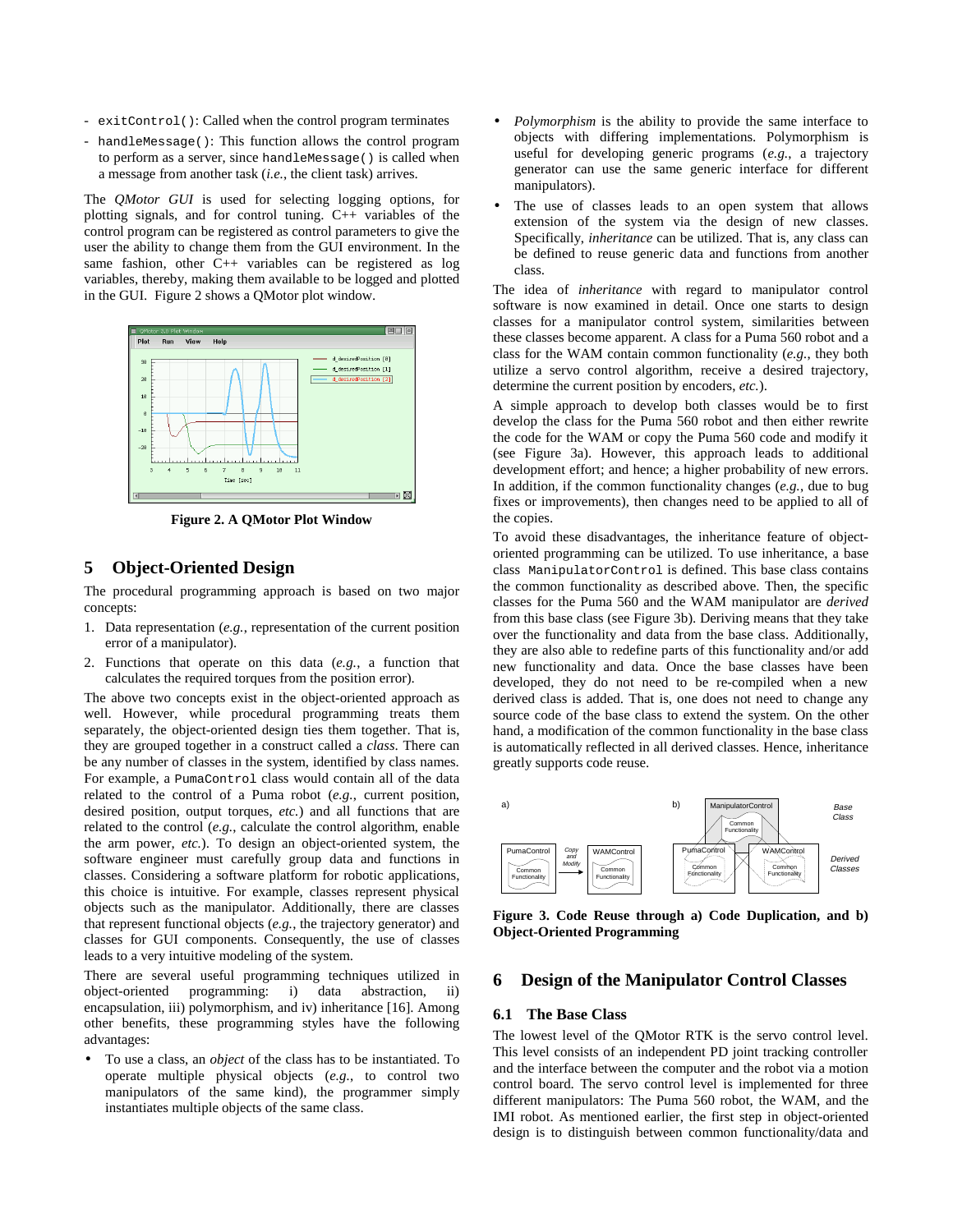specific functionality/data. This concept is illustrated for the servo control level in Table 1 and Table 2.

#### **Table 1. Common and Specific Functionality for the Manipulator Control**

| <b>Common Data</b>                | <b>Specific Puma Data</b> |
|-----------------------------------|---------------------------|
| • Joint position, velocity,       | • Potentiometer values    |
| acceleration for n joints         |                           |
| • Control gains                   | <b>Specific WAM Data</b>  |
| • Control modes                   | • Torque ripple data      |
| • Joint and torque limits         |                           |
| • Variables for I/O board control | <b>Specific IMI Data</b>  |
| • Other control parameters        |                           |

#### **Table 2. Common and Specific Data for the Manipulator Control**

| <b>Common Functionality</b>                                                                                                                                                                                                                                                                                                                                                                                                                                                                                                   | <b>Specific Puma Functionality</b>                                                                                                                                                                                                                                                                                                                                                                                            |  |  |  |  |
|-------------------------------------------------------------------------------------------------------------------------------------------------------------------------------------------------------------------------------------------------------------------------------------------------------------------------------------------------------------------------------------------------------------------------------------------------------------------------------------------------------------------------------|-------------------------------------------------------------------------------------------------------------------------------------------------------------------------------------------------------------------------------------------------------------------------------------------------------------------------------------------------------------------------------------------------------------------------------|--|--|--|--|
| Communication with the<br>motion control board<br>• Setting output torques by<br>setting voltages of the digital<br>to analog converters (DACs)<br>• Position readings through<br>encoders<br>• Enabling/disabling arm<br>power by setting digital<br>outputs<br>• PD position control<br>Determining velocities and<br>accelerations by backwards<br>difference and filtering<br>Communication with client<br>tasks $(e.g., to receive a$<br>desired trajectory)<br>Switching between control<br>modes $(e.g.,$ zero gravity | • Automatic encoder<br>calibration<br>• Motor angles to joint angles<br>transformation (to include<br>coupling effects)<br>Gravity compensation<br><b>Specific WAM Functionality</b><br>• Automatic encoder<br>calibration<br>• Motor angles to joint angles<br>transformation (to include<br>coupling effects)<br>• Joint torques to motor<br>torques transformation<br>• Gravity compensation<br>Torque ripple compensation |  |  |  |  |
| mode/position control mode)<br>Safety checks for joint and<br>torque limits<br>Manual calibration<br>Generation of a simple test<br>mode trajectory                                                                                                                                                                                                                                                                                                                                                                           | <b>Specific IMI Functionality</b><br>• Disable arm power<br>functions (There is no<br>software control over the<br>arm power)                                                                                                                                                                                                                                                                                                 |  |  |  |  |

All common functionality (Table 1, left column) and data (Table 2, left column) is contained in the base class ManipulatorControl. This class, which is derived from the ControlProgram class, implements all the QMotor functions of the ControlProgram class that were left empty (*i.e.*, enterControl(), exitControl(), startControl(), stopControl(), control(), and handleMessage()). All functions that should be available for reimplementation in a derived class are declared as *virtual functions*. That is, even if such a function is called from the base class, the reimplemented function will be used.

Some functions of the base class ManipulatorControl contain common functionality, while others are just left empty (*e.g.*, the doCalibration() function is responsible for the automatic calibration procedure, and hence, is highly manipulator dependent). In the derived classes for the Puma 560 robot, the WAM and the IMI robot, new functions are added and certain functions are reimplemented with modified functionality, as listed in Table 1 and Table 2. Since the major part of the work is done in the base class ManipulatorControl, the derived classes are significantly smaller and simpler.

## **6.2 The PumaControl Class**

The following extensions are made in the PumaControl class:

- Variables and functions for the automatic encoder calibration procedure are added. This procedure determines the absolute position of the Puma by first getting a rough estimate from potentiometer readings and then performing the calibration by searching for the next index pulse.
- The function getCurrentPosition() is reimplemented to take the coupling of joints 4, 5 and 6 into account.
- Gravity compensation is added. Gravity compensation calculates the torques resulting from the manipulator's weight and adds these to the output torque for compensation [17].

## **6.3 The WAMControl Class**

The following extensions are made in the WAMControl class:

- Variables and functions for the automatic encoder calibration procedure are added.
- The functions getCurrentPosition() and setControlTorque() are reimplemented to take the coupling of joints 2/3 and joints 5/6 into account.
- Gravity compensation is added.
- Torque ripple compensation is added.

The automatic calibration procedure of the RTK determines the absolute position of the WAM by moving joint by joint to its joint limits. The joint limit is detected by the position error exceeding a certain threshold. Then, a weighted sum of the encoder values at the minimum and the maximum joint limit determines the zero position of the WAM. This procedure is a somewhat lengthy operation; however; it is necessary because the WAM does not contain hardware to determine its absolute position (*e.g.*, potentiometers).

For the gravity compensation, the WAM is modeled as three point masses. Two of these point masses are located at the center of mass of each link, and the third is located at the end of the robot arm. Lagrange's equation of the manipulator is simplified by the static conditions of the manipulator holding the position (*i.e.*, the joint velocities and the kinetic energy are zero). This simplified equation can be used to calculate the required torques [7]. To determine the mass parameters of the equation, a calibration procedure is implemented as a separate program. This program, called "gravity calibration utility", moves the WAM with the position control (without gravity compensation) to three predefined positions and measures the average torque to hold the WAM at this position. From those torque values, the mass parameters can be calculated.

Finally, a small signal is added to the motor control voltage to compensate for the torque ripple of the electric motors to provide smoother movement in the zero gravity mode.

### **6.4 The IMIControl Class**

The only modification in the IMIControl class concerns the arm power functions. As the IMI does not have arm power control by software, the arm power functionality is removed in the derived class IMIControl.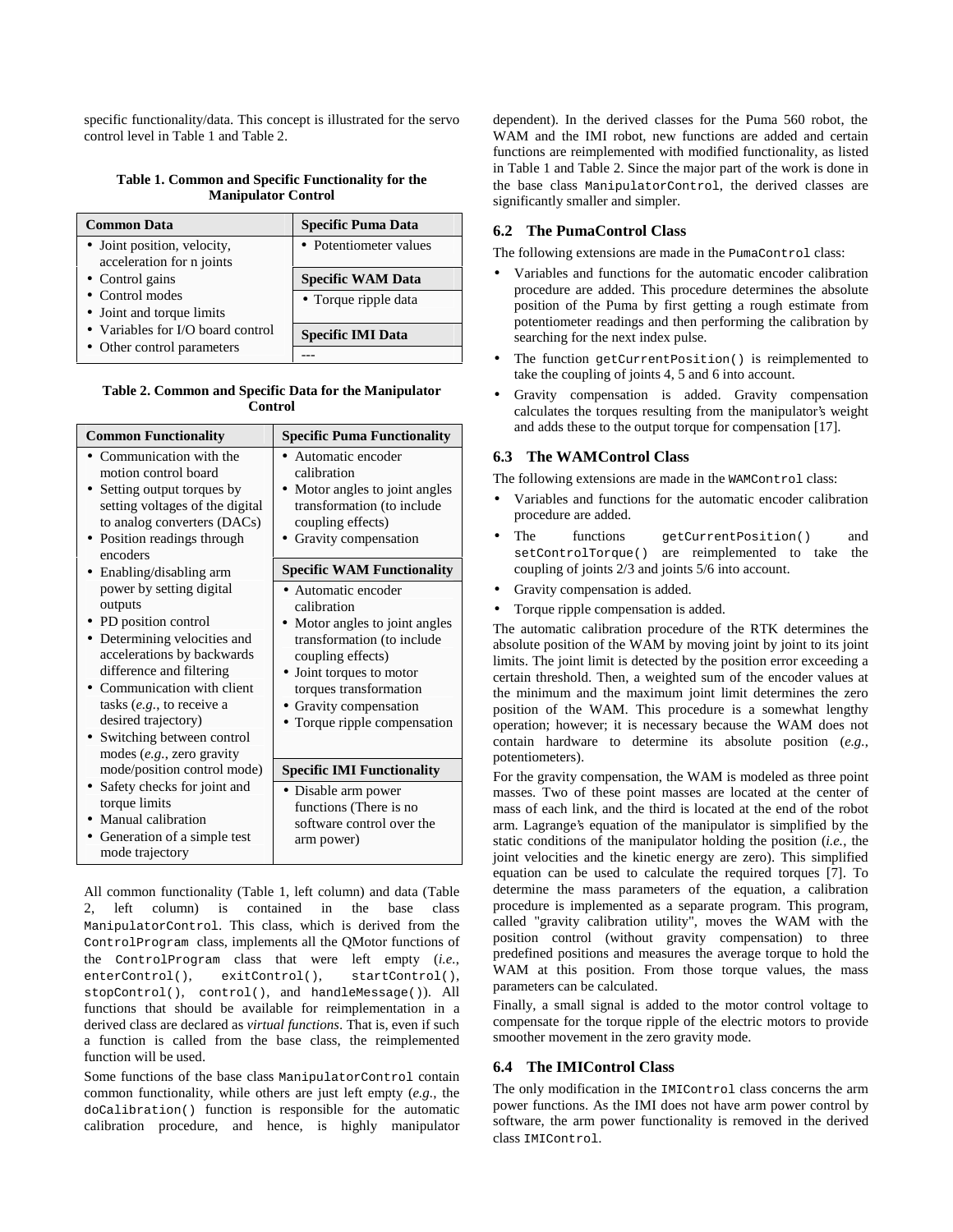#### **7 The GUI Components**

The design of GUI components is very important with regard to simplifying the use of the manipulator control system. Real-time operating system like QNX 4 and QNX 6 allow GUI programs to coexist with high priority control programs. The RTK contains four GUI programs: the manipulator control panel, the WAM control panel, the manual-move utility, and the teachpendant.

QWidgets++ [8] is an object-oriented library for GUI programming under QNX. QWidgets++ was selected for the GUI programs of the RTK because it facilitates a pure object-oriented design. Specifically, GUI elements (*e.g.*, buttons, windows, *etc.*), also called widgets, are represented by C++ classes. The manipulator control panels demonstrate the use of inheritance at the GUI level. The manipulator control panel (see Figure 4) is a generic control panel that works with all manipulators. The WAM control panel has two additional buttons to control torque ripple compensation and manual calibration (Figure 5). To avoid duplicating the common features of both control panels, a base class ManipulatorControlPanel is created that implements the common features of both control panels. The class WAMControlPanel is then derived from the class ManipulatorControlPanel to add the additional buttons to the control panel window.

| ≡ OMotor RTK - Manipulator Control Panel - Puma 560 |           |         |         |         |         |         |  |
|-----------------------------------------------------|-----------|---------|---------|---------|---------|---------|--|
|                                                     | Joint 1   | Joint 2 | Joint 3 | Joint 4 | Joint 5 | Joint 6 |  |
| Current Position                                    | 28.9      | $-64.5$ | 13.2    | 12.6    | $-14.1$ | 22.8    |  |
| Position Error                                      | 0.0179    | 0.0400  | 0.0082  | 0.0078  | 0.0088  | 0.0139  |  |
| Arm Power Off                                       | Calibrate |         |         |         |         | Exit    |  |

**Figure 4. The Generic Manipulator Control Panel** 

| 国目回<br><b>El WAM Control Panel</b>                       |         |         |         |         |         |         |         |
|----------------------------------------------------------|---------|---------|---------|---------|---------|---------|---------|
|                                                          | Joint 1 | Joint 2 | Joint 3 | Joint 4 | Joint 5 | Joint 6 | Joint 7 |
| <b>Current Position</b>                                  | $-2.9$  | $-5.2$  | 39.9    | 78.1    | $-47.5$ | $-16.4$ | 4.2     |
| Position Error                                           | 0.0380  | 0.0739  | 0.0292  | 0.1232  | 0.1500  | 0.0348  | 0.0124  |
| X Torque Ripple Compensation                             |         |         |         |         |         |         |         |
| Exit<br>Arm Power Off<br>Calibrate<br>Manual Calibration |         |         |         |         |         |         |         |

**Figure 5. The WAM Control Panel** 

The teachpendant (see Figure 6) uses the zero gravity mode of the manipulator to allow the user to push the manipulator around in the workspace. Once the user has moved the manipulator to a desired target position, this position can be added to a list of points. The teachpendant also utilizes the trajectory generator to move the manipulator back to the taught positions. Additionally, the teachpendant is able to control the Barrett Hand, an advanced three finger gripper. Hence, complete pick and place operations can be programmed with the teachpendant.

| Teachpendant<br>н<br>Edit<br>File<br>Teach | Playback                              | Barrett Whole Arm Manipulator<br>Help |         |                                                 |         |          |          |         | 图口 回 |
|--------------------------------------------|---------------------------------------|---------------------------------------|---------|-------------------------------------------------|---------|----------|----------|---------|------|
| New Position                               | Delete Position   O Zero Gravity Mode |                                       |         | Speed 1.0 D<br>Playback<br>Add Current Position |         |          |          | Moving  |      |
| <b>Position Name</b>                       | <b>Go There</b>                       | Joint 1                               | Joint 2 | Joint 3                                         | Joint 4 | Joint 5  | Joint 6  | Joint 7 |      |
| Before grasp                               | Ξ                                     | $-2.66$                               | 112.47  | 6.31                                            | 69.20   | $-98.57$ | $-28.20$ | 0.00    |      |
| 3<br>Stop                                  |                                       |                                       |         |                                                 |         |          |          |         |      |
| Command<br>gc                              | Ξ                                     |                                       |         |                                                 |         |          |          |         |      |
| lifting up position                        | Ω                                     | 10.00                                 | 20.00   | 30.00                                           | 120.00  | $-98.57$ | $-28.20$ | 0.00    |      |
| over target                                | Ξ                                     | $-4.44$                               | 20.86   | $-20.77$                                        | 70.28   | $-66.65$ | $-59.72$ | 0.00    |      |

**Figure 6. The Teachpendant** 

## **8 Modifying the System Using Inheritance**

The previous sections explained how object-oriented techniques accelerate the addition of new components to the QMotor RTK. This section illustrates in greater detail how inheritance can be used during the addition of a new control algorithm. Specifically, in this simple example, the controller is extended from the PD controller to a PID controller.

Figure 7 shows the function calculatePositionControl(), which calculates the PD control. This function is part of the class ManipulatorControl. To implement the new controller, a new class WAMPIDControl is derived from the class WAMControl (see Figure 8, [a]). This class reimplements the function calculatePositionControl(). The reimplemented function first calls the calculatePositionControl() function of the base class; and hence, uses the algorithm for the PD control of the base class (see Figure 8, [b]). Then, the integral term is added (see Figure 8, [c]). Note that the function calculatePositionControl() of the base class and the derived class are distinguished by the scope prefixes "ManipulatorControl::" and "WAMPIDControl::".



**Figure 7. The PD Control Calculation in the Base Class** 

| // ===== Class declaration of the derived class WAMPIDControl                                                                                                                                       |  |
|-----------------------------------------------------------------------------------------------------------------------------------------------------------------------------------------------------|--|
| class WAMPIDControl : public WAMControl<br>Ta1<br>€                                                                                                                                                 |  |
| // ----- Constructors -----<br>public:                                                                                                                                                              |  |
| WAMPIDControl (int argc, char *argv[])<br>: WAMControl(argc, argy) $\{\}$<br>$~\sim$ WAMPIDControl () {};                                                                                           |  |
| $//$ ----- Manipulators -----<br>virtual void calculatePositionControl();                                                                                                                           |  |
| double d ki[7];<br>// Integral Gain<br>double d prevPositionErrorRad[7]; // Position error of the<br>// previous control cycle                                                                      |  |
| double d_positionErrorInt[7]; // Integrated position error<br>};                                                                                                                                    |  |
| // ===== Reimplemented function calculatePositionControl()                                                                                                                                          |  |
| void WAMPIDControl::calculatePositionControl()<br>Ł                                                                                                                                                 |  |
| // Call the base class to do the PD control<br>ManipulatorControl::calculatePositionControl();<br>[b]                                                                                               |  |
| // Then add the integral term<br>for (int $i = 0$ ; $i < d$ numJoints; $i++)$<br>f c1<br>€                                                                                                          |  |
| // Integrate the position error<br>d positionErrorInt[i] $+= 0.5 * d$ controlPeriod<br>* (d positionErrorRad[i] + d prevPositionErrorRad[i]);<br>d prevPositionErrorRad[i] = d positionErrorRad[i]; |  |
| // Add the integral term to the control torque<br>$d_{\text{controlTorque}[i] += d_k[i] * d_{\text{positionErrorInt}[i]},$<br>ł                                                                     |  |

**Figure 8. The Derived Class WAMPIDControl**